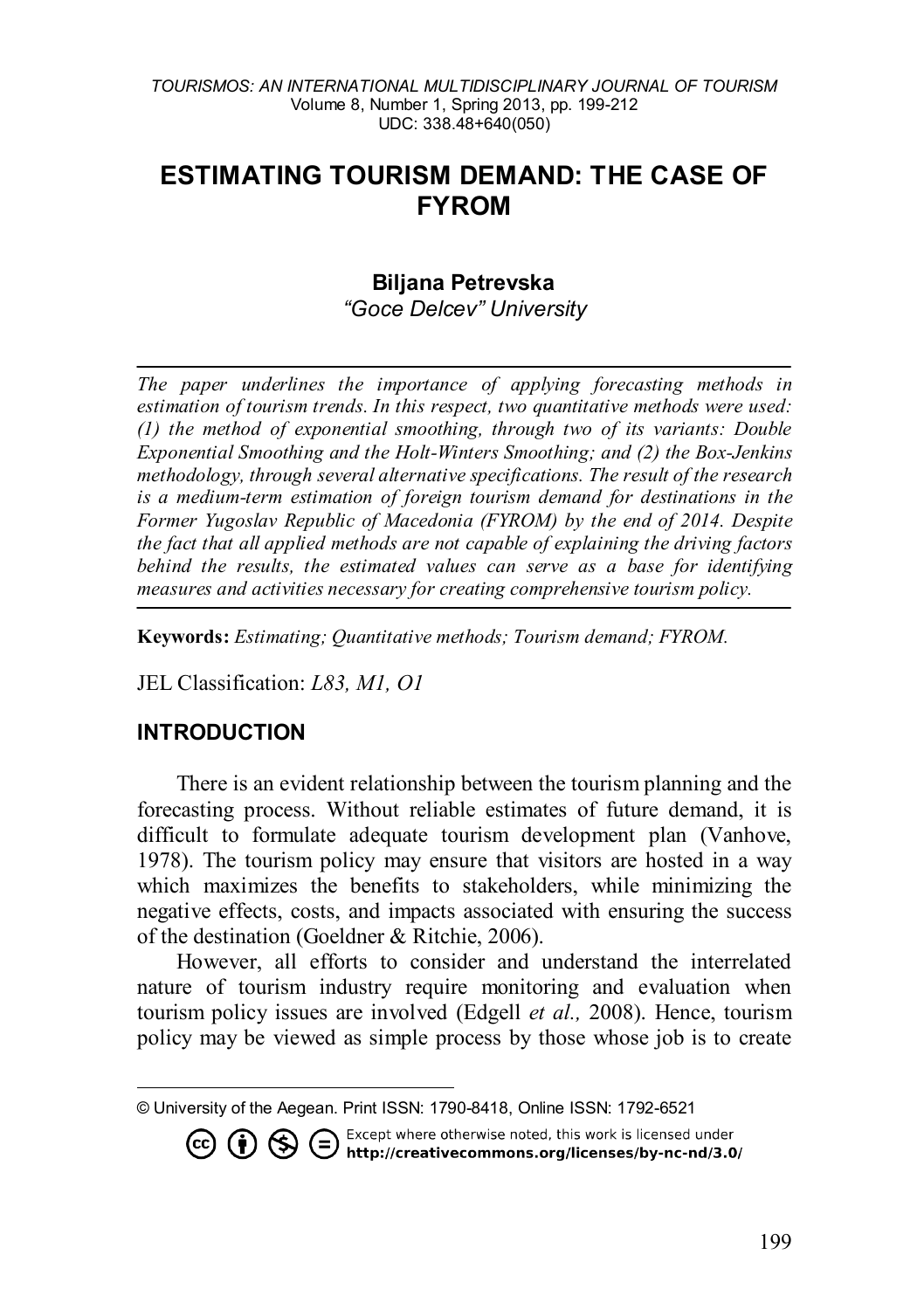and implement it (Wilkinson, 1997). At the same time many case studies on planning provide indications that the policy-making issue is not a trouble-free process (Mason, 2003). Moreover, planning decisions in tourism is an issue of great challenge for each national government (Brida *et al.*, 2011) since they view tourism as a catalyst for economic growth, which means they take active participation in tourism industry (Cheang, 2009). Due to the fact that tourism is generated by demand, the possibility arises that tourism demand may assist in providing in-depth analysis about tourist flows. This is of great help in decision-making process and drawing up tourism policies (Claveria & Datzira, 2009).

There is a wide range of factors which can influence tourism demand. These factors are normally found within the tourist-generating countries (Lickorish & Jenkins, 1997). So, tourism demand affects all sectors of an economy - individuals and households, private businesses and public sector as well (Sinclair & Stabler, 1997).

In principle, estimation of tourism demand can be done either by processing quantitative data by strict mathematical rules, or by pooled opinions of experts regarding the past and future of the events. This paper fully addresses only the quantitative methods.

### **NECESSITY OF ESTIMATING TOURISM DEMAND**

Tourism researchers and practitioners are interested in estimating tourism demand for many reasons because it is a key determinant of business profitability as a very important element in all planning activities (Song & Turner, 2006). On the other hand, estimation of tourism demand can be helpful to economic planners in reducing the risk of decisions regarding the future (Frechtling, 2001). In the same line, predicting the tourism demand is important to the tourism managers because more accurate estimations reduce the risks of decisions. So, the accuracy is one of the most important forecast evaluation criteria (Witt & Witt, 1992). Consequently, there is a wide range of techniques and procedures available for tourism policy analysis (Chowdhury & Kirkpatrick, 1994). Furthermore, estimating can serve as means to deal with the alternative future not as a single inevitable state, but a change which can evolve in strikingly different ways (Coates & Jarratt, 1989). Anticipating tourism flows considers the historical facts as well as the scientific knowledge in order to create images of what may happen in future (Cornish, 1977).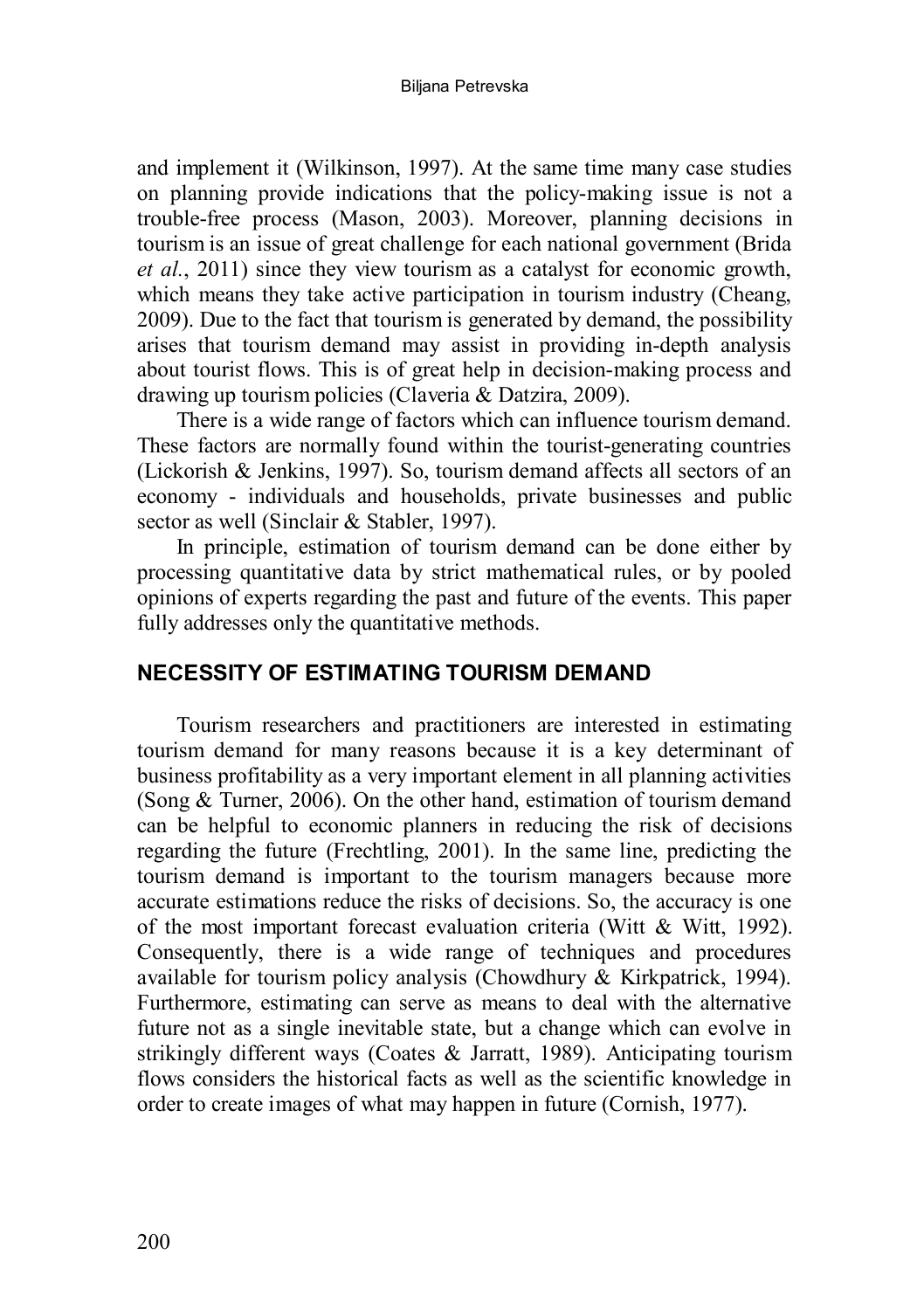### **METHODS FOR ESTIMATING TOURISM DEMAND**

There is a large body of literature regarding application of methods for estimating tourism demand. Namely, numerous researchers have been involved and a wide variety of techniques has been used. In principle, all methods are generally categorized in two-categories: qualitative and quantitative (Song  $\&$  Li, 2008). The qualitative methods use pooled opinions of experts to organize the past information of the variable and often are recommended as methods which seldom generate better predictions (Hall, 2005). On the other hand, the quantitative methods organize past information about a phenomenon by strict mathematical rules and assume that at least some elements of past patterns will continue into the future (Makridakis *et al.*, 1998).

In estimating tourism demand, it is expected that the final model would produce projections which are as accurate as possible. However, it is not always the case because of many problems like: lack of sufficient time series data in terms of number of observations on tourism demand variables, measurement errors, unclear picture for the system of tourism demand etc. (Song & Witt, 2000). Thus, certain evaluation criteria are used in order to select potential starting methods, as well as to identify an adequate model. However, no individual model consistently performs well in all situations (Witt  $\&$  Song, 2002) meaning that no single forecasting model is the best for all situations under all circumstances (Makridakis *et al.*, 1982).

Tourism demand can be expressed in a various ways. Some of them explained it by consumer expenditure or receipts (Grouch, 1992; Li *et al*., 2004) as the only applicable variable which can be directly translated into economic impact (Sheldon, 1993). Others employed tourist expenditure on certain tourism product categories, such as meal expenditure (Au & Law, 2002) and sightseeing expenditure (Au & Law, 2000). Moreover, others made their focus on tourist typologies, motivation, determinants of choice of activities and demand (Johnson & Thomas, 1992). Even more, tourism demand can be measured by visitors' use of good or a service (Frechtling, 2001), tourism revenues (Akal, 2004), tourism employment (Witt *et al*, 2004) and tourism import and export (Smeral, 2004). However, the tourist arrivals variable is the most popular measurement of tourism demand (Crouch, 1994). This variable may be further decomposed into holiday tourist arrivals, business tourist arrivals, tourist arrivals for visiting friends and relatives purposes (Turner  $\&$  Witt, 2001a, 2001b; Kulendran & Wong, 2005), and tourist arrivals by air (Coshall, 2005; Rosselló, 2001). Hence, while reviewing eighty-five international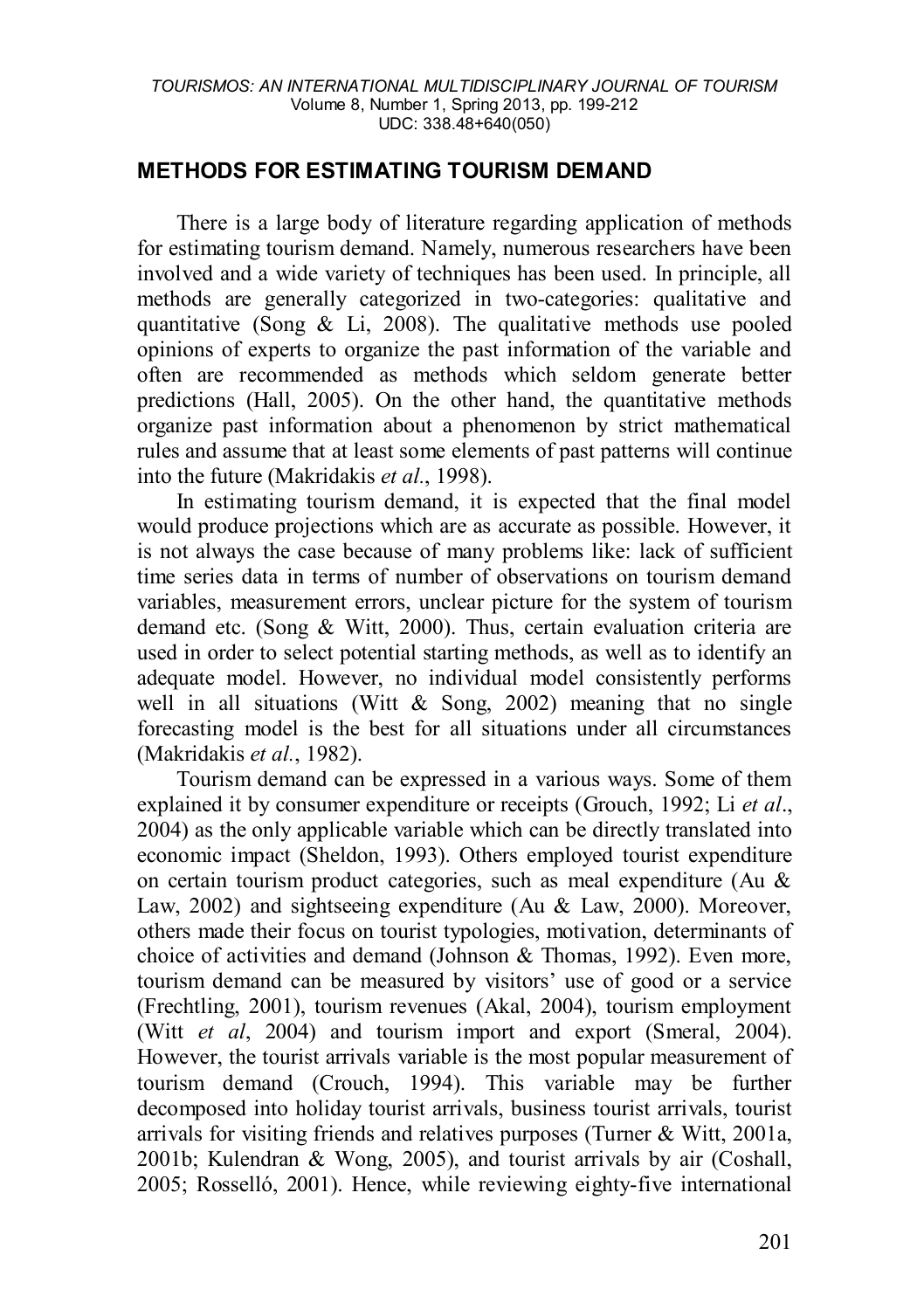tourism demand forecasting models, Crouch (1994) found that nearly two-thirds of them defined demand in terms of arrivals or departures. Furthermore, the number of arrivals, the tourist expenditures, and the tourist receipts are utilized as dependent variables, while the national income, the exchange rate, the total number of population or the price, as for explicative variables (Botti *et al.*, 2007).

Similarly, the visitor expenditure is often identified as only applicable variable which can be directly translated into economic impact (Sheldon, 1993). Additionally, tourism can promote and cause long-term economic growth, known as tourism-led growth hypothesis (Brida, 2010).

Furthermore, the performance of the estimating models varies according to the length of the forecasting horizons (Li *et al.*, 2005). Estimating domestic tourist flows is considerably easier than international tourist flows' over a one-year horizon (Witt *et al.*, 1992).

# **Application of Exponential Smoothing Method**

We estimate tourism demand in the FYROM, quantified by the number of foreign tourists, for the period 2009-2014 employing the method of exponential smoothing. This method can be applied in many variants, but for the aim of this research, the following two are used: the Double Exponential Smoothing model (DES) and the Holt-Winters Smoothing model (HWS). Both models can be used when dealing with short time series with linear trend and no seasonality. In this respect, we do the modelling with short time series with an upward trend in the period 2001-2008.

| Year | Arrivals |
|------|----------|
| 2001 | 98 946   |
| 2002 | 122 861  |
| 2003 | 157 692  |
| 2004 | 165 306  |
| 2005 | 197 216  |
| 2006 | 202 357  |
| 2007 | 230 080  |
| 2008 | 254 957  |

**Table 1** Number of foreign tourists in FYROM, 2000-2008

*Source:* State Statistical Office, 2008 and 2009.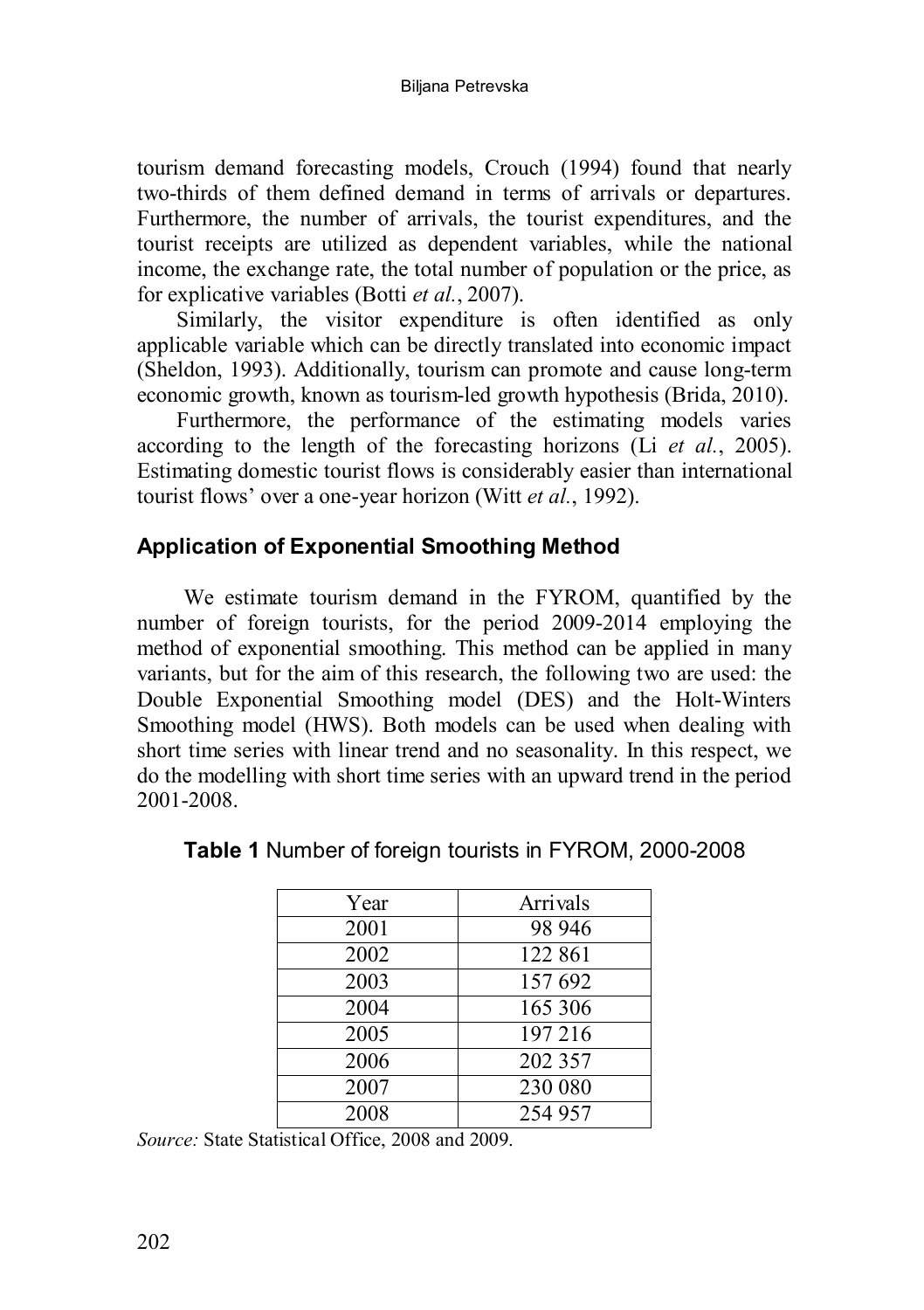The equations for the DES model are:

Level:  $L_t = \alpha A_t + (1 - \alpha)(L_{t-1} + b_{t-1})$  (1) Trend:  $b_t = \alpha (L_t - L_{t-1}) + (1 - \alpha) b_{t-1}$ (2) Forecast:  $F_{t+h} = L_t + hb_t$  (3)

It is commonly used that the constant has value of 0.2 or less. Despite the fact that the choice of the value of the constant is pretty much limited, it can be used in obtaining more accurate forecasting results. The calculations are:

Constanta value  $= 0.182$ 

 $Trend = 22,636$ 

The HWS model is very similar to the DES model, because it can be applied in series with linear trend in the movement with no seasonality. The difference is that the HWS model is based on two smoothing constants, while the DES model uses only one because of its simplicity.

The HWS model uses the following equations:

Level:  $L_t = \alpha A_t + (1 - \alpha)(L_{t-1} + b_{t-1})$  (4) Trend:  $b_t = \beta (L_t - L_{t-1}) + (1 - \beta)b_{t-1}$ (5) Forecast:  $F_{t+h} = L_t + hb_t$  (6) The calculations are: First smoothing constant  $(\alpha) = 0.48$ Second smoothing constant  $(\beta) = 0.23$  $Trend = 21,887$ 

**Table 2** Estimating tourism demand with DES and HWS model, 2009-2014

| 20002017   |         |         |         |         |         |         |
|------------|---------|---------|---------|---------|---------|---------|
| Model      | 2009    | 2010    | 2011    | 2012    | 2013    | 2014    |
| <b>DES</b> | 278 927 | 301 565 | 324 203 | 346 840 | 369 478 | 392 116 |
| <b>HWS</b> | 276 374 | 298 261 | 320 148 | 342 035 | 363 922 | 385 809 |

From Table 2 it can be concluded that both models have similar estimating results. According to the DES model, the number of foreign tourists in the FYROM for the period 2009-2014 is projected to be within the interval of 279 000 - 390 000 tourists. Based on this model, the number of foreign tourists in the following six years will increase for approximately 120 000.

The HWS model estimates that the number of foreign tourists in the 6-year period will be within the interval of 276 000 - 386 000 tourists. So, based on this projection the number of foreign tourists in the FYROM will increase for 100 000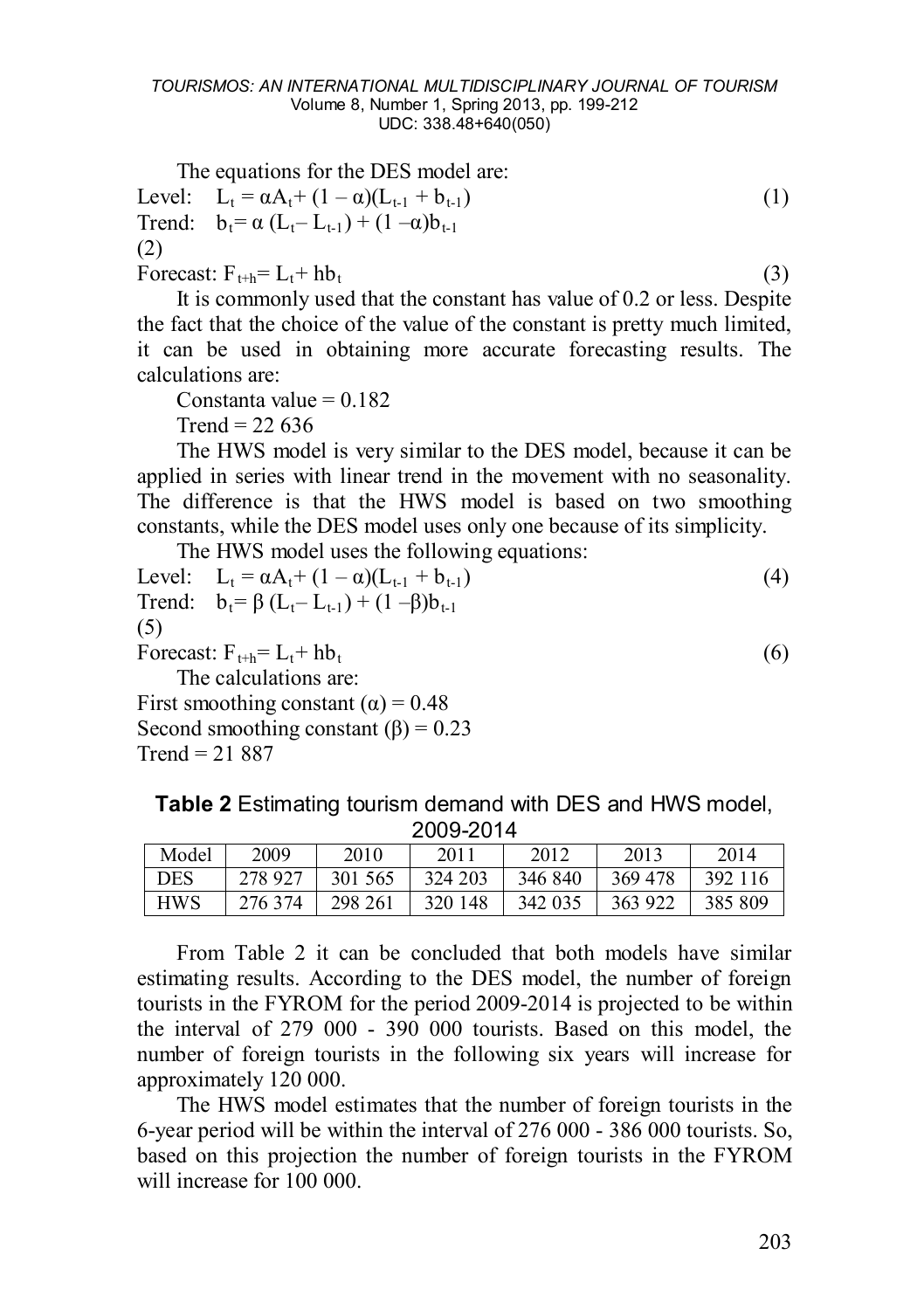Both models are very often used mainly because of their accuracy and simplicity. Respectively, their advantage is the ability to follow the linear trend of the original time series as well as to be used in mediumterm projections. However, the biggest disadvantage is their inappropriateness in estimating time series with seasonality components or without linear trend. In such cases, other models of exponential smoothing are used, like: simple exponential smoothing, Holt-Winters multiple smoothing (with three parameters) etc.

### **Application of Box-Jenkins Methodology**

In order to estimate tourism demand in the FYROM, we model the original time series - the number of foreign tourists, in the period 1956- 2008 (State Statistical Office, 2008 and 2009), by means of the Box-Jenkins methodology (Box & Jenkins, 1976). It is one of the quantitative methods commonly applied in estimating, known as autoregressive integrated moving averages (ARIMA) models. It is the most popular linear model for estimating time series and enjoys great success in academic research (Qu & Zhang, 1996; Law, 2000 and 2004; Goh & Law, 2002; Kulendran & Shan, 2002; Huang & Min, 2002; Lim & McAleer, 2002; Coshall, 2005).

Taking into consideration that the basic assumption for applying this methodology is obtaining stationary of the time series, the first step in the analysis is to perform the stationary test. So, the correlogram of the series is used and the statistical significance of the calculated autocorrelation coefficients is checked. As stated in the statistical theory, if dealing with a random process, than the autocorrelation coefficients are approximately characterized by the normal distribution, with a zero mean and variance of  $1/n$ , where *n* is the sample size (Gujarati, 1995).

In this respect, the standard error of the autocorrelation coefficient is calculated:  $\sqrt{1/53} = 0.137$  According to the table for normal distribution we can calculate the 95% confidence interval for the autocorrelation coefficients:

Confidence interval =  $\pm$  1.96 x 0.137 =  $\pm$  0.269.

However, considering the problems with individual testing of the significance of autocorrelation coefficients, the joint hypothesis that all autocorrelation coefficients are equal to zero is tested. This test is usually made with Ljung-Box statistic (LB). The LB-statistics tests the null hypothesis that there is no autocorrelation for all coefficients at certain number of time lags. In this case, it is known that the LB-statistics has low power, because the significant coefficients can be neutralised by the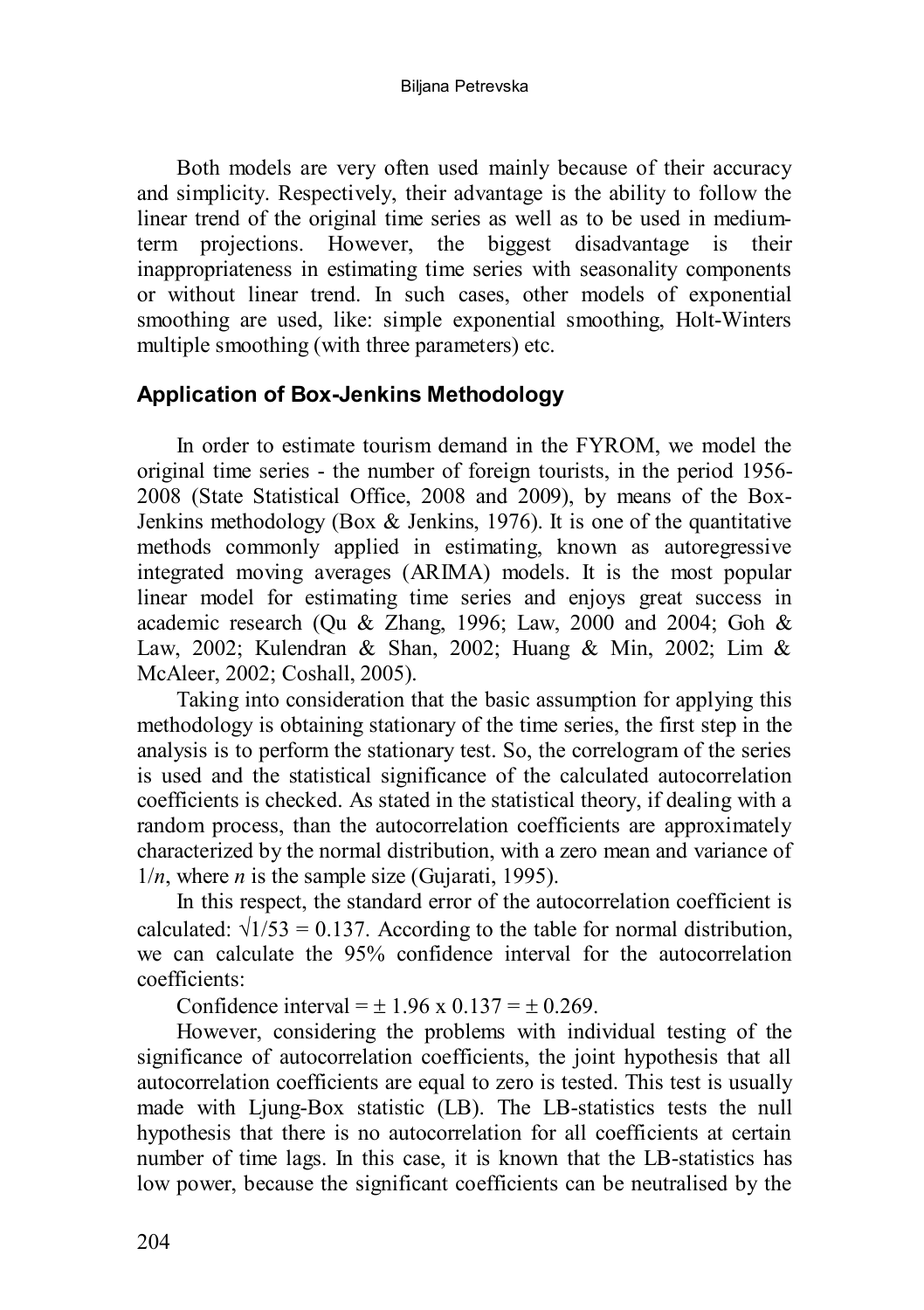#### *TOURISMOS: AN INTERNATIONAL MULTIDISCIPLINARY JOURNAL OF TOURISM* Volume 8, Number 1, Spring 2013, pp. 199-212 UDC: 338.48+640(050)

insignificant ones. Hence, the evidence gained by the LB-statistics is additionally tested by employing two unit root tests: the Augmented Dickey-Fuller - ADF (Dickey & Fuller, 1979) and the Phillips-Perron test - PP (Phillips & Perron, 1988).

| Test | constant    | $constant + trend$ | none        |
|------|-------------|--------------------|-------------|
| ADF  | -1.547875   | -1.498094          | $-0.511774$ |
|      | (0.5016)    | (0.8174)           | (0.4899)    |
| РP   | $-1.599661$ | -1.496664          | $-0.557843$ |
|      | (0.4756)    | (0.8182)           | (0.4708)    |

**Table 3** Stationary tests of number of foreign tourists

In the first row of Table 3, the values of the ADF-test are shown in its three variants. In all cases, the null hypothesis for the presence of unit root cannot be rejected. Consequently, this test suggests that the series is non-stationary. However, in the beginning of the 1990s, there was a presence of a structural break in the series. In that case, it is known that the ADF-test has low power so the results are checked with the PP-test. As shown in the second row of Table 4, all the variants of the PP-test show that the null hypothesis of a unit root cannot be rejected. Hence, this test, too, suggests that the series is non-stationary.

| Table 4 Stationary tests of number of foreign tourists |  |
|--------------------------------------------------------|--|
| (First Differences: 1956-2008)                         |  |

| Test | constant    | $constant + trend$ | none        |
|------|-------------|--------------------|-------------|
| ADF  | $-5.376144$ | $-5.445010$        | $-5.415973$ |
|      | 0.0000      | (0.0002)           | (0.0000)    |
| РP   | $-5.466517$ | $-5.529348$        | $-5.503297$ |
|      | (0.0000)    | (0.0002)           | (0.0000)    |

After performing the additional tests, it can be concluded that the Box-Jenkins methodology can be applied. The first step is to identify the appropriate model which will explain the time series movement. Here, crucial instruments are the sample autocorrelation (ACF) and partial autocorrelation (PACF) functions. The detailed analysis of both functions did not show any regularity in the movement of the autocorrelation coefficients (slow decay, sharp picks at certain lags etc.), from which, the model could be identified. What the correlogram suggested is that we have a mixed process, i.e. combination of autoregressive (AR) and moving average (MA) processes.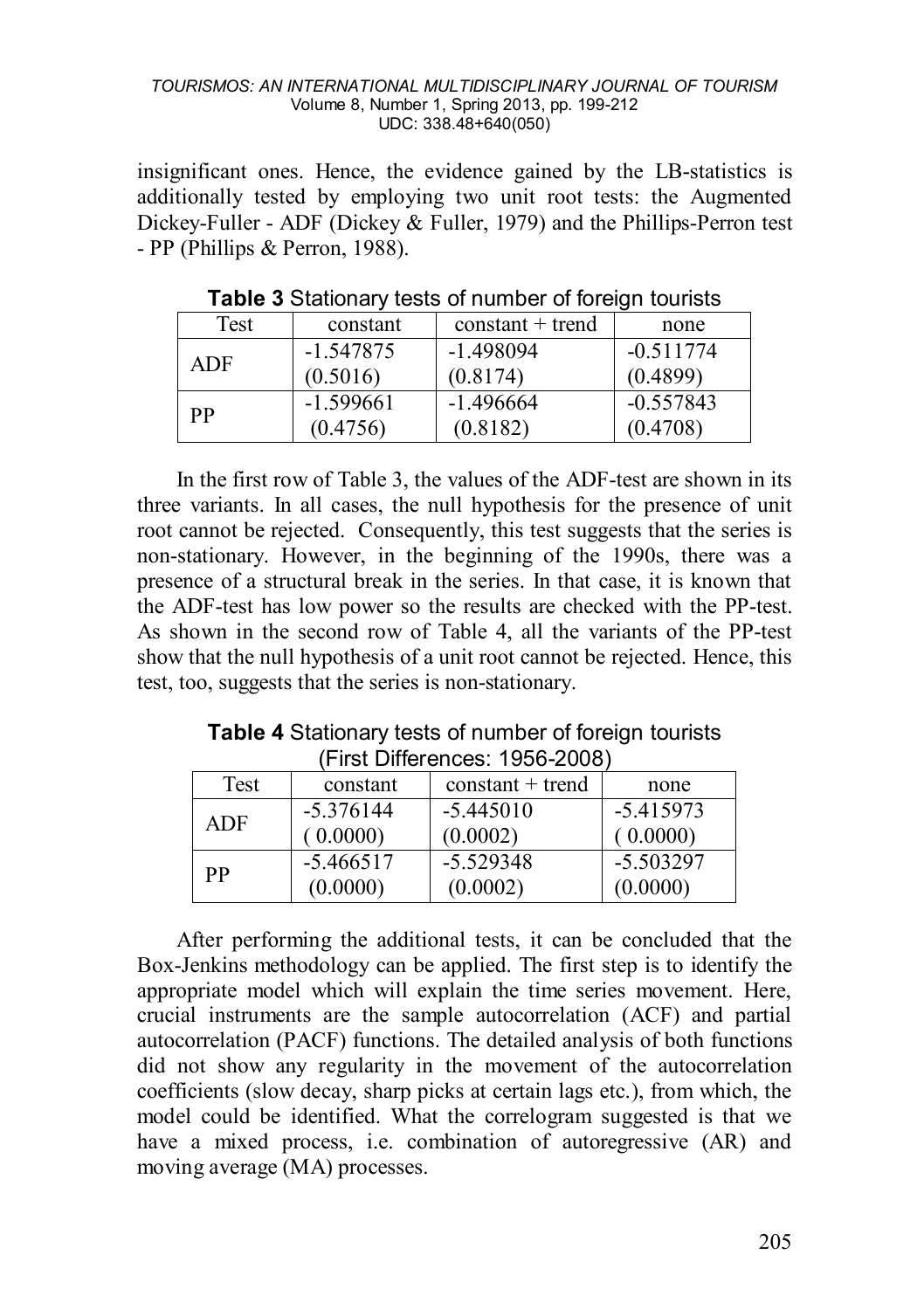#### Biljana Petrevska

Due to the unclear character of the time series, several alternative specifications were used to model the original series: ARIMA(1.1.1) with dummy, ARIMA(2.1.2) and restricted ARIMA(1.1.10) with dummy. All models represent the original time series in an adequate manner.

The ARIMA(2.1.2) model has a slightly higher coefficient of determination compared to the previous model, but the second MA is marginally insignificant at 5%. Also, the inverted MA root is 1, which makes the process inappropriate for forecasting.

The restricted ARIMA(1.1.10) with dummy has some positive statistical characteristics: high coefficient of determination, no problems with the inverted AR and MA roots and results in favour of the Akaike and the Schwarz information criteria. Yet, this model is discarded due to the problems with the interpretation of the MA term. Once again, we emphasise that the inclusion of the MA term with a time lag of 10 periods ensures good approximation of the time series in the past, but not in the future.

Accordingly, only the results of the ARIMA(1.1.1) with a dummy are presented here, as the most appropriate model for estimating tourism demand.

| Dependent Variable: Foreign tourists (First differences) |             |                   |                       |             |  |  |  |
|----------------------------------------------------------|-------------|-------------------|-----------------------|-------------|--|--|--|
| Method: Least Squares                                    |             |                   |                       |             |  |  |  |
| Sample: 1958 - 2008 (51 observations)                    |             |                   |                       |             |  |  |  |
| Variable                                                 | Coefficient | Std. Error        | t-Statistic           | Probability |  |  |  |
| <b>DUMMY</b>                                             | $-191192.4$ | 21341.93          | $-8.958533$           | 0.0000      |  |  |  |
| AR(1)                                                    | 0.787363    | 0.165950          | 4.744591              | 0.0000      |  |  |  |
| MA(1)                                                    | $-0.423157$ | 0.241562          | $-1.751749$           | 0.0862      |  |  |  |
| $R^2$                                                    | 0.650544    |                   | Akaike info criterion | 23.66973    |  |  |  |
| Adjusted $R^2$                                           | 0.635984    | Schwarz criterion |                       | 23.78337    |  |  |  |
| S.E. of                                                  | 32448.72    |                   | Durbin-Watson stat    | 2.089552    |  |  |  |
| regression                                               |             |                   |                       |             |  |  |  |
| Inverted AR roots<br>0.79                                |             |                   |                       |             |  |  |  |
| 0.42<br>Inverted MA roots                                |             |                   |                       |             |  |  |  |

**Table 5** ARIMA(1.1.1) model of number of foreign tourists

From Table 5 it can be concluded that the AR term is highly significant with value 0.8, which suggests a high level of persistence in the series. The second term is not significant at the level of 5%, but having in mind the relatively small sample, we decided to work with the model, because of its significance at 10%. In the same line, the coefficient before the dummy is highly significant. The adjusted  $R^2$  is satisfactorily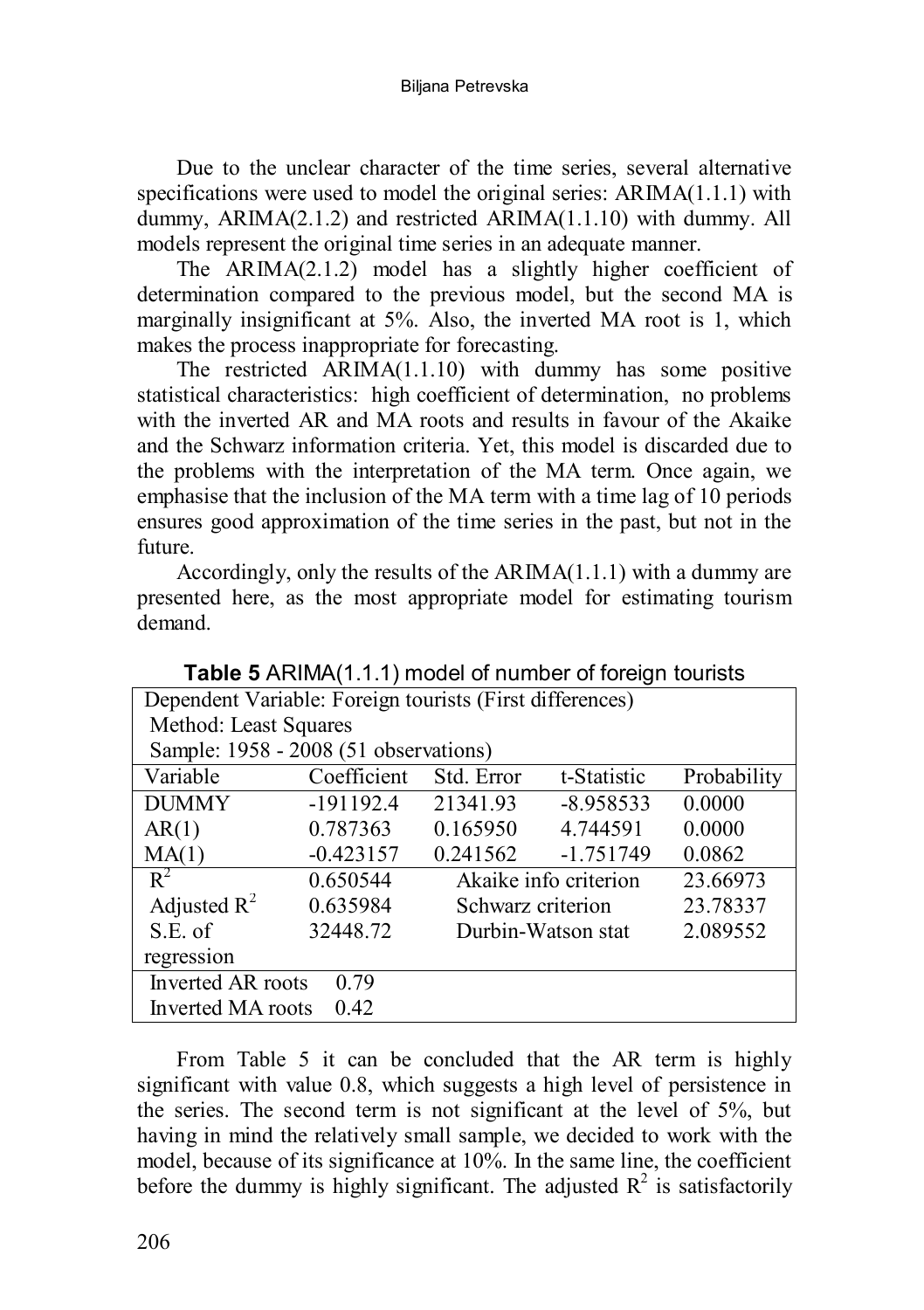high (0.64) due to the fact that we have modelled the first difference of the series. The values of the inverted roots of the AR and MA terms are within the unit root, which, once again, confirms that the chosen model is appropriate.

The good performances of the chosen model allow its application in estimation of tourism demand. The forecasted values are presented in Table 6.

**Table 6** Estimating tourism demand with ARIMA(1.1.1) model, 2009-2014

| Year     | 2009    | 2010    | 2011    | 2012    | 2013    |         |
|----------|---------|---------|---------|---------|---------|---------|
| Arrivals | 269 897 | 281 660 | 290 922 | 298 214 | 303 956 | 308 477 |

The results of the dynamic forecasts of the number of foreign tourists using  $ARIMA(1.1.1)$  with a dummy, point out that in the period 2009-2014, the number of foreign tourists will increase for about 10 000 tourists in the first years, and then a moderate growth can be expected, leading to the forecast of 308 477 foreign tourists in 2014. Although the projections obtained by the Box-Jenkins methodology cannot explain the factors behind these trends, they can serve as a base for the preparation of tourism development plan in the FYROM.

# **EVALUATION OF MODELS**

Due to the fact that the primary purpose of creating a forecasting model is to clearly discern the future of a phenomenon, the most important criterion is how accurately a model does this. Moreover, it is extremely important to identify how closely the estimations provided by the model conform to the actual events being forecasted. Consequently, in order to define which of implemented models is the most accurate in estimation of tourism demand in the FYROM, the forecasts are evaluated by means of standard indicators: the Root Mean Squared Error (RMSE), the Mean Absolute Error (MAE), the Mean Absolute Percentage Error (MAPE) and the Theil Inequality Coefficient (TIC).

|              | <b>RMSE</b> | <b>MAE</b> | <b>MAPE</b> | <b>TIC</b> |  |  |
|--------------|-------------|------------|-------------|------------|--|--|
| <b>DES</b>   | 6 090.83    | 9 9 8 6.78 | 4.79        | 0.0134     |  |  |
| <b>HWS</b>   | 9 9 20 8 7  | 13 150.95  | 5.94        | 0.0217     |  |  |
| ARIMA(1.1.1) | 16 305.65   | 15 675.99  | 7.23        | 0.0375     |  |  |

**Table 7** Evaluation of applied models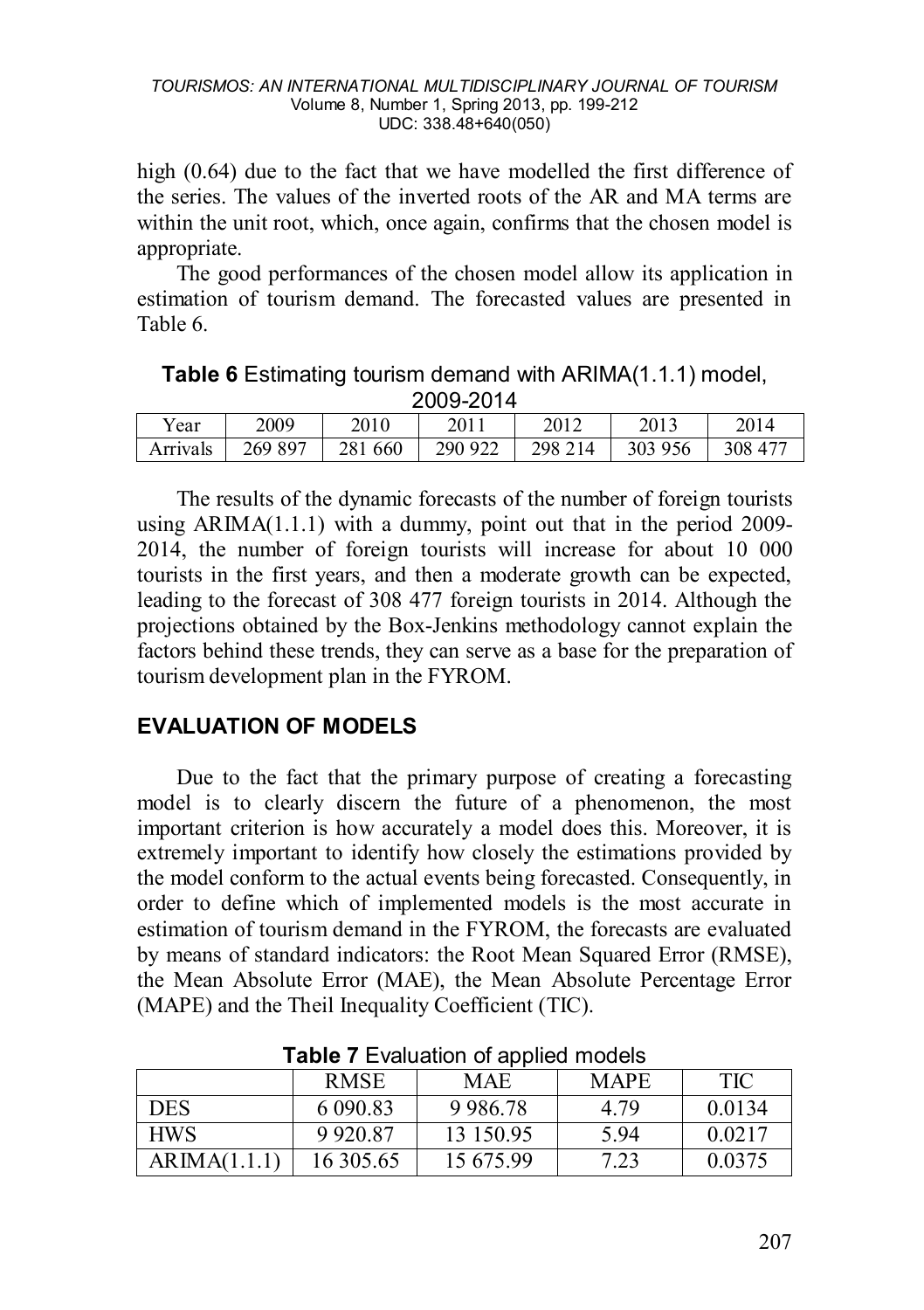#### Biljana Petrevska

Table 7 presents very defeating results of the ARIMA(1.1.1) model in consideration of its forecasting procedure complexity as well as the usage of considerably longest time series (starting from 1956). Despite the fact that the Box-Jenkins methodology is commonly applied on regular basis when dealing with tourism demand estimation, the evaluated results perform its poorest accuracy among the implemented models.

Comparing the values of calculated errors of the DES and the HWS model, it can easily be concluded that the DES model is more accurate model of exponential smoothing. Having in mind that the DES model is very simple for implementation, leads us to additional advantage for its choice as a leading model for estimating tourism demand in the FYROM. According to the DES model, the number of foreign tourists for 2009- 2014 will be in the interval from 280 000 - 390 000 tourists. Put side by side to 2008 when 255 000 foreign tourists visited the FYROM, it means 10-50% expected increase. Furthermore, it should be pointed out that the anticipated values must be taken in consideration with a large doze of precaution, because the model does not indicate the reasons which affect the estimated results. This is very important, as these indicators have great influence on identifying and implementing measures and activities in order to create appropriate tourism policy of the country.

### **CONCLUSION**

Estimating tourism demand is important as it is the base for creating achievable tourism policy, creating adequate regional development policy, formulating and implementing tourism strategy etc. Forecasting accuracy depends on characteristics of applied methods and models. The projected results from different models may be compared to the realistic data, thus ensuring retrospective measurement of accuracy of the applied model.

This paper provided a medium-term estimation of foreign tourism demand for tourist destinations in the FYROM. From the variety of quantitative methods, the paper addressed the possibility, but at the same time, the precondition of practical appliance of two methods: the exponential smoothing method (through DES and HWS model) and the Box-Jenkins method (through ARIMA (1.1.1) as the most appropriate alternative specification). The number of foreign tourists was the basic variable for estimating tourism demand in the FYROM for the period 2009-2014.

On the basis of the evaluated results from the dynamic forecast, the study found that the DES model is the most accurate and because of the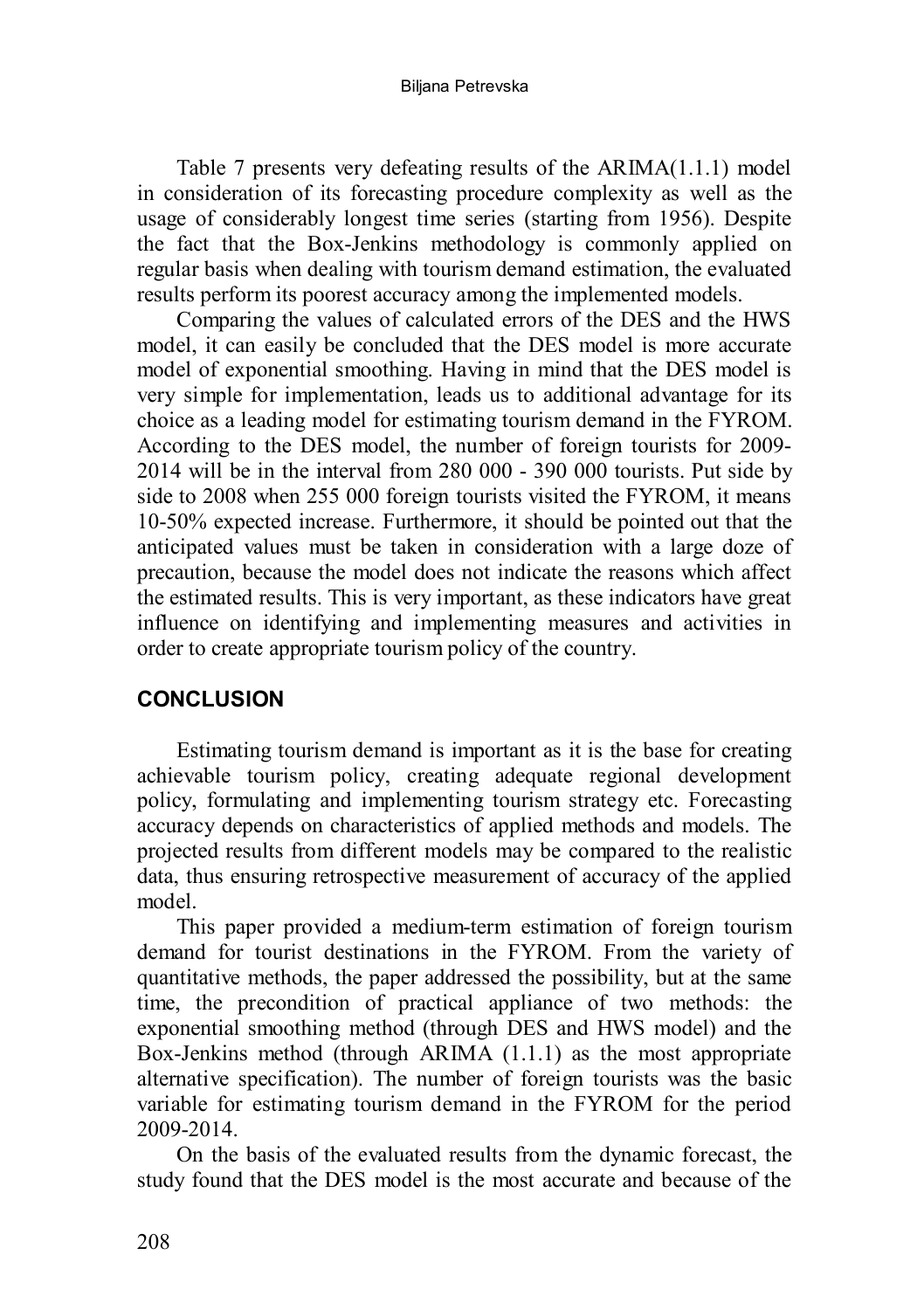simplicity in its implementation is recommended for estimating tourism demand in the FYROM. Additionally, the paper explains that the recommended model does not indicate the reasons which may affect the projected results, which on the other hand, have high influence on identifying measures and activities necessary for creating tourism policy.

### **REFERENCES**

- Akal, M. (2004). Forecasting Turkey's tourism revenues by ARMAX model. *Tourism Management*, Vol. 25, pp.565-580.
- Au, N. & Law, R. (2000). The application of rough sets to sightseeing expenditures. *Journal of Travel Research*, Vol. 39, pp.70-77.
- Au, N. & Law, R. (2002). Categorical classification of tourism dining. *Annals of Tourism Research*, Vol. 29, pp.819-833.
- Botti, L., Peypoch, N., Randriamboarison, R. & Solonandrasana, B. (2007). An econometric model of tourism demand in France. *Tourismos: An International Multidisciplinary Journal of Tourism*, Vol. 2, No.1, pp.115- 126.
- Box, G.E.P. & Jenkins, G.M. (1976). *Time Series Analysis: Forecasting and Control.* San Francisco, Holden-Day Inc.
- Brida, G.H., Barquet, A. & Risso, A.W. (2010). Causality between economic growth and tourism expansion: empirical evidence from Trentino-Alto Adige. *Tourismos: An International Multidisciplinary Journal of Tourism*, Vol. 5, No.2, pp.87-98.
- Brida, G.H., Osti, L. & Santifaller, E. (2011). Second homes and the needs for policy planning. *Tourismos: An International Multidisciplinary Journal of Tourism*, Vol. 6, No.1, pp.141-163.
- Claveria, O. & Datzira, J. (2009). Tourism demand in Catalonia: detecting external economic factors. *Tourismos: An International Multidisciplinary Journal of Tourism*, Vol. 4, No.1, pp.13-28.
- Coates, J.F. & Jarratt, J. (1989).*What Futurists Believe*. Lomond.
- Cornish, E. (1977). *The Study of the Future*. World Future Society.
- Coshall, J.T. (2005). A selection strategy for modelling UK tourism flows by air to european destinations. *Tourism Economics*, Vol. 11, pp.141–158.
- Crouch, G.I. (1994). The study of international tourism demand: a survey of practice. *Journal of Travel Research*, Vol. 22, No.4, pp.41–57.
- Chowdhury, A. & Kirkpatrick, C. (1994). *Development Policy and Planning: An Introduction to Models and Techniques.* Routledge.
- Cheang, V. (2009). State and tourism planning: a case study of Cambodia. *Tourismos: An International Multidisciplinary Journal of Tourism*, Vol. 4, No.1, pp.63-82.
- Dickey, D.A. & Fuller, W.A. (1979). Distribution of the estimators for autoregressive time series with a unit root. *Journal of the American Statistical Association*, Vol. 74, pp.427-431.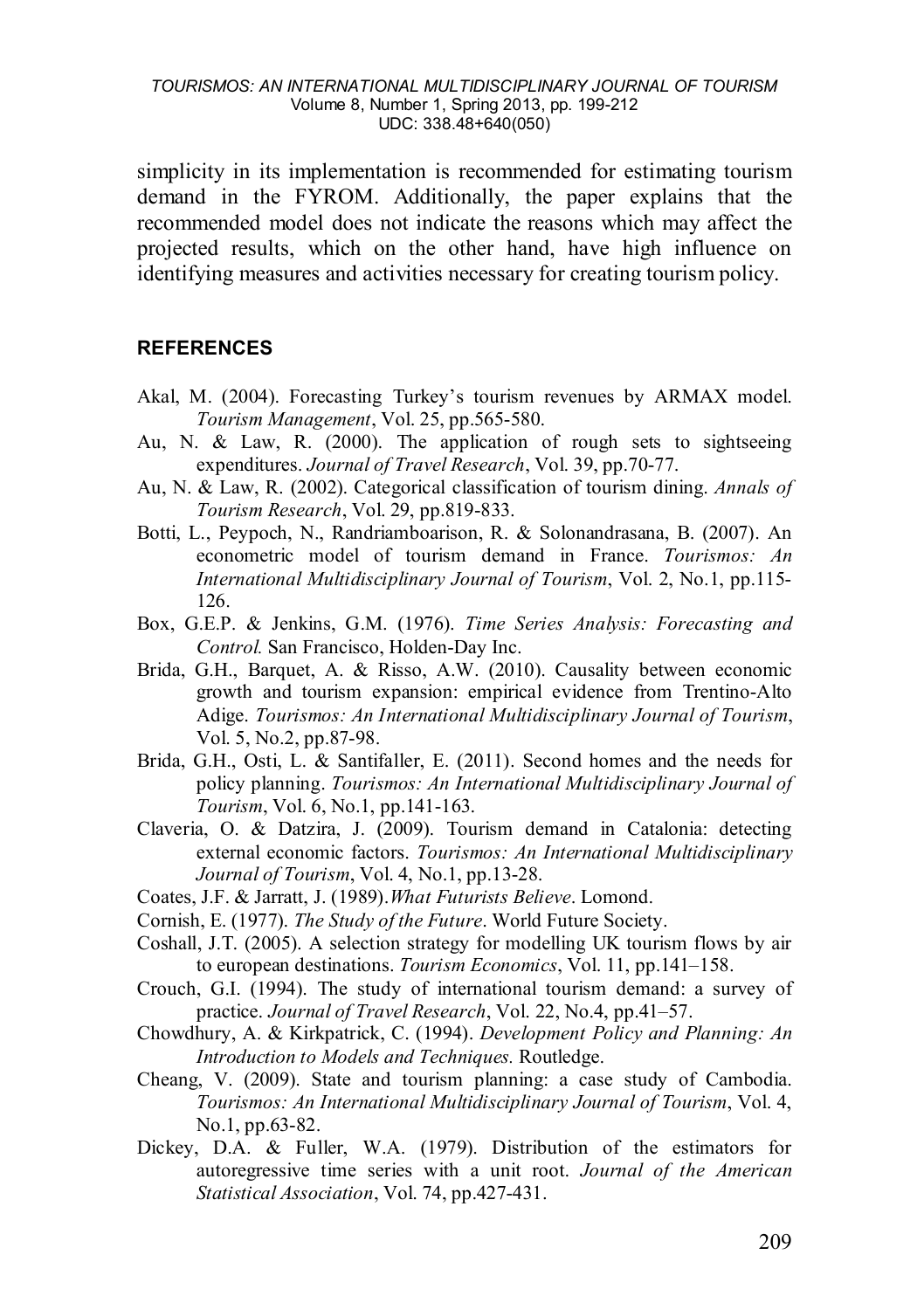- Edgell, D.L., DelMastro Allen, M., Smith, G. & Swanson, J.R. (2008). *Tourism Policy and Planning: Yesterday, Today and Tomorrow.* Elsevier.
- Frechtling, D.C. (2001). *Forecasting Tourism Demand: Methods and Strategies.* Butterworth-Heinemann, London.
- Goeldner, C.R. & Ritchie, J.R.B. (2006). *Tourism: Principles, Practices, Philosophies.* John Wiley & Sons Inc., New Jersey.
- Goh, C. & Law, R. (2002). Modeling and forecasting tourism demand for arrivals with stochastic nonstationary seasonality and intervention. *Tourism Management*, Vol. 23, No.5, pp.499–510.
- Grouch, G.I. (1992). Effect of income and price on international tourism to Australia. *Tourism Management*, June, pp.196-208.
- Gujarati, D.N. (1995). *Basic Econometrics* (Third edition). McGraw-Hill International Editions.
- Hall, M.C. (2005). The Future of Tourism Research. In *Tourism Research Methods: Integrating Theory with Practice* (pp.221-230), CABI Publishing.
- Huang, J.H. & Min, J.C.H. (2002). Earthquake devastation and recovery in tourism: the Taiwan case. *Tourism Management*, Vol. 23, pp.145–154.
- Johnson, P. & Thomas, B. (1992). *Choice and Demand in Tourism*. London: Mansell.
- Kulendran, N. & Shan, J. (2002). Forecasting China's monthly inbound travel demand. *Journal of Travel & Tourism Marketing,* Vol. 13, pp.5-19.
- Kulendran, N. & Wong, K.K.F. (2005). Modeling seasonality in tourism forecasting. *Journal of Travel Research*, Vol. 44, pp.163-170.
- Law, R. (2000). Demand for hotel spending by visitors to Hong Kong: A study of various forecasting techniques. *Journal of Hospitality and Leisure Marketing,* Vol. 6, pp.17-29.
- Law, R. (2004). Initially testing an improved extrapolative hotel room occupancy rate forecasting technique. *Journal of Travel & Tourism Marketing*, Vol. 16, pp.71–77.
- Li, G., Song, H. & Witt, S.F. (2005). Recent developments in econometric modeling and forecasting. *Journal of Travel Research*, Vol. 44, pp.82-99.
- Li, G., Song, H. & Witt, S.F. (2004). Modeling tourism demand: a dynamic linear AIDS approach. *Journal of Travel Research*, Vol. 43, pp.141-150.
- Lickorish, L.J. & Jenkins, C.L. (1997). *An Introduction to Tourism.* Butterworth-Heinemann, Oxford.
- Lim, C. & McAleer, M. (2002). Time-series forecasts of international travel demand for Australia. *Tourism Management*, Vol. 23, pp.389–396.
- Makridakis, S., Andersen, A., Carbone, R., Fildes, R., Hibon, M. & Lewandowski, R. (1982). The accuracy of extrapolation (time series) methods: results of a forecasting competition. *Journal of Forecasting*, Vol. 1, pp.111–153.
- Makridakis, S., Wheelwright, S.C. & Hyndman, R.J. (1998). *Forecasting: Methods and Applications*. 3rd ed. Wiley.
- Mason, P. (2003). *Tourism: Impacts, Planning and Management.* Butterworth Heinemann.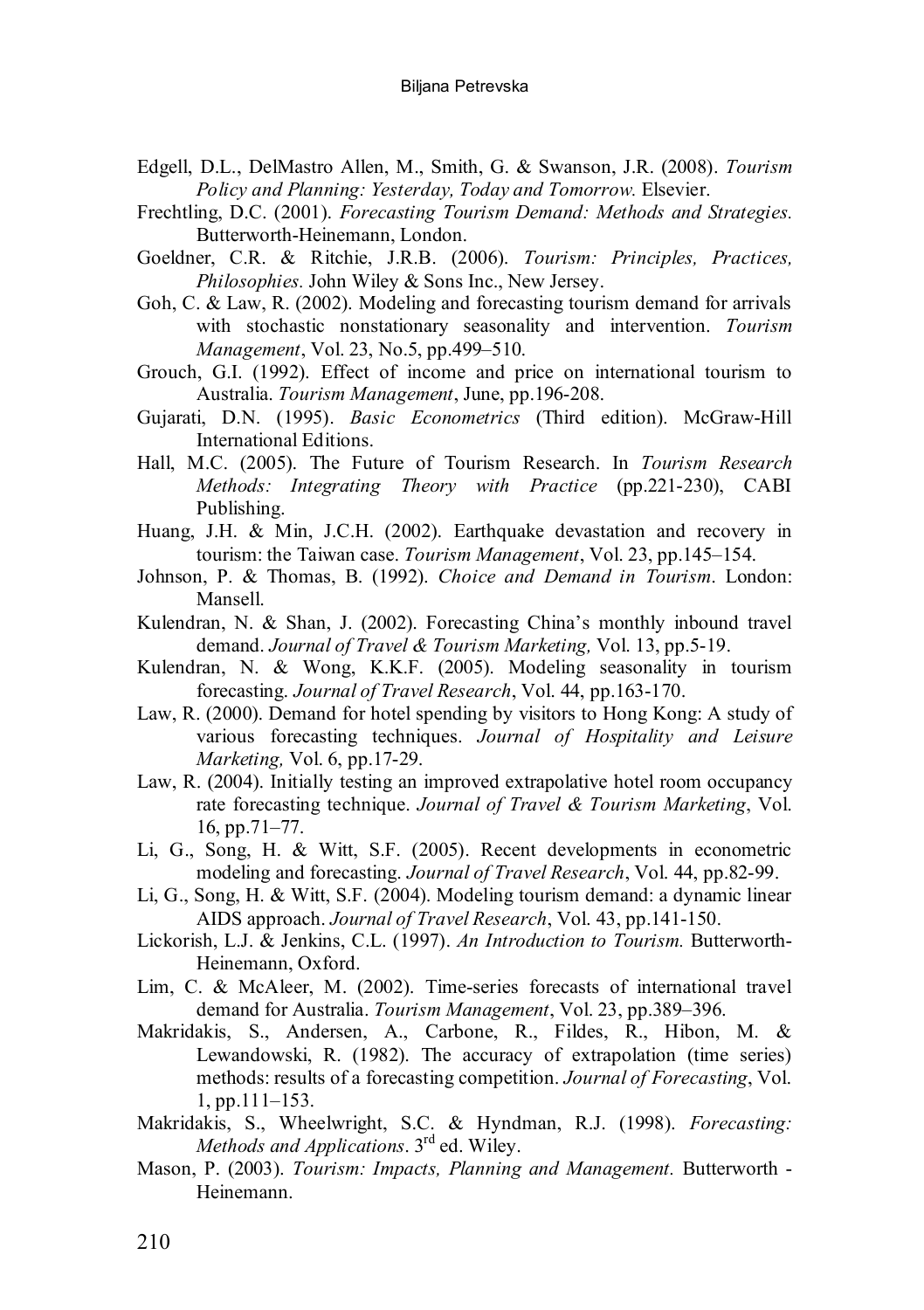#### *TOURISMOS: AN INTERNATIONAL MULTIDISCIPLINARY JOURNAL OF TOURISM* Volume 8, Number 1, Spring 2013, pp. 199-212 UDC: 338.48+640(050)

- Qu, H. & Zhang, H.Q. (1996). Projecting international tourist arrivals in East Asia and the Pacific to the year 2005. *Journal of Travel Research*, Vol. 35, No.1, pp.27–34.
- Phillips, P.C.B. & Perron, P. (1988). Testing for a unit root in a time series regression. *Biometrika*, Vol. 75, pp.335-346.
- Rosselló, J. (2001). Forecasting turning points in international visitor arrivals in the Balearic Islands. *Tourism Economics*, Vol. 7, pp.365-380.
- Sheldon, P. (1993). Forecasting tourism: expenditures versus arrivals. *Journal of Travel Research*, Vol. 22, No.1, pp.13-20.
- Sinclair, T.M. & Stabler, M. (1997). *The Economics of Tourism.* Routledge.
- Smeral, E. (2004). Long-term forecasts for international tourism. *Tourism Economics*, Vol. 10, pp. 145-166.
- Song H. & Turner, L.  $(2006)$ . Tourism demand forecasting. In Dwyer, L. & Forsth, P. (Eds.). *International Handbook on the Economics of Tourism.* Edward Elgar Publishing Ltd., pp.89-114.
- Song, H. & Li, G. (2008). Tourism demand modelling and forecasting a review of recent research. *Tourism Management,* Vol. 29, No.2, pp.203-220.
- Song, H. & Witt, S.F. (2000). *Tourism Demand Modeling and Forecasting: Modern Econometric Approaches.* Elsevier.
- State Statistical Office. (2008). *Statistical Yearbook of Macedonia - 2008*. Skopje.
- State Statistical Office. (2009). *Statistical Yearbook: Transport, Tourism and Other Services: Tourism in Macedonia 2004-2008*. Skopje.
- Sheldon, P. (1993). Forecasting tourism: expenditures versus arrivals. *Journal of Travel Research*, Vol. 22, No.1, pp.13–20.
- Turner, L.W. & Witt, S.F. (2001a). Factors influencing demand for international tourism: tourism demand analysis using structural equation modelling. *Tourism Economics*, Vol. 7, pp.21-38.
- Turner, L.W. & Witt, S.F. (2001b). Forecasting tourism using univariate and multivariate structural time series models. *Tourism Economics,* Vol. 7, pp.135-147.
- Vanhove, N. (1978). Tourism planning: economic instruments an evaluation at the project Level. In *Tourism Planning of the Eighties*, AIEST, Vol. 19, pp.28-71.
- Wilkinson, P. (1997). *Tourism Planning on Islands*. New York, Cognizant Communications.
- Witt, S.F., Newbould, G.D. & Watkins, A.J. (1992). Forecasting domestic tourism demand: application to Las Vegas arrivals data. *Journal of Travel Research*, Vol. 31, No.1, pp.36–41.
- Witt, S.F. & Song, H. (2002). Forecasting tourism flows. In A. Lockwood and S. Medlik (Eds.) *Tourism and Hospitality in the 21st Century* (pp. 106-118).
- Witt, S.F., Song, H. & Wanhill, S.P. (2004). Forecasting tourism-generated employment: the case of Denmark. *Tourism Economics*, Vol. 10, pp.167- 176.
- Witt, S.F. & Witt, C.A. (1992). *Modelling and Forecasting Demand in Tourism*. Academic Press.